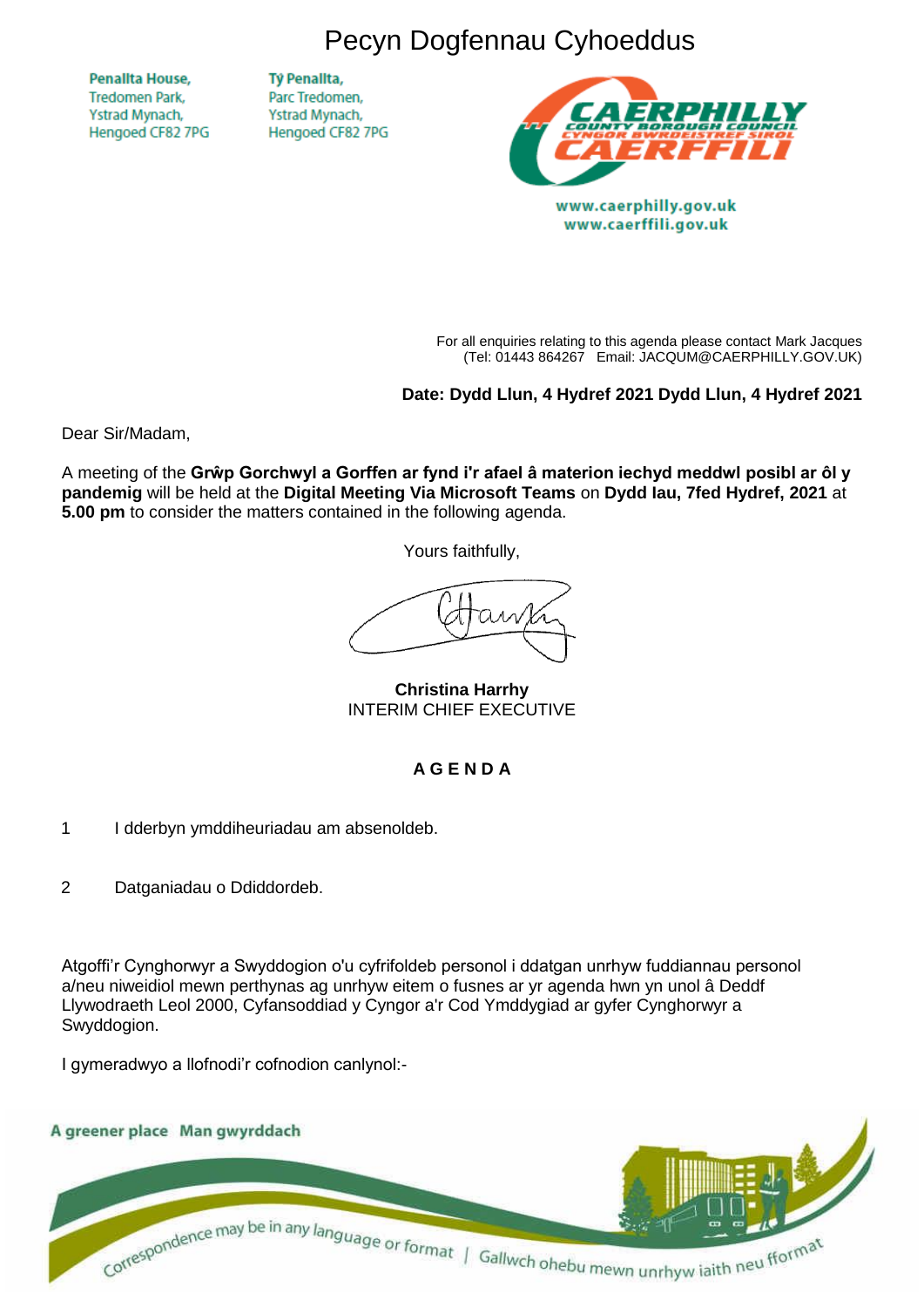- 3 Gr?p Gorchwyl a Gorffen ar fynd i'r afael â materion iechyd meddwl posibl ar ôl y pandemig cyfarfod - 26th Gorffennaf 2021.
- 4 Cyflwyniad ar y sefyllfa bresennol.

### **Circulation:**

Councillors C. Bezzina, Bishop, D. Cushing, K. Etheridge, M. Evans a Ms M. Jones

And Appropriate Officers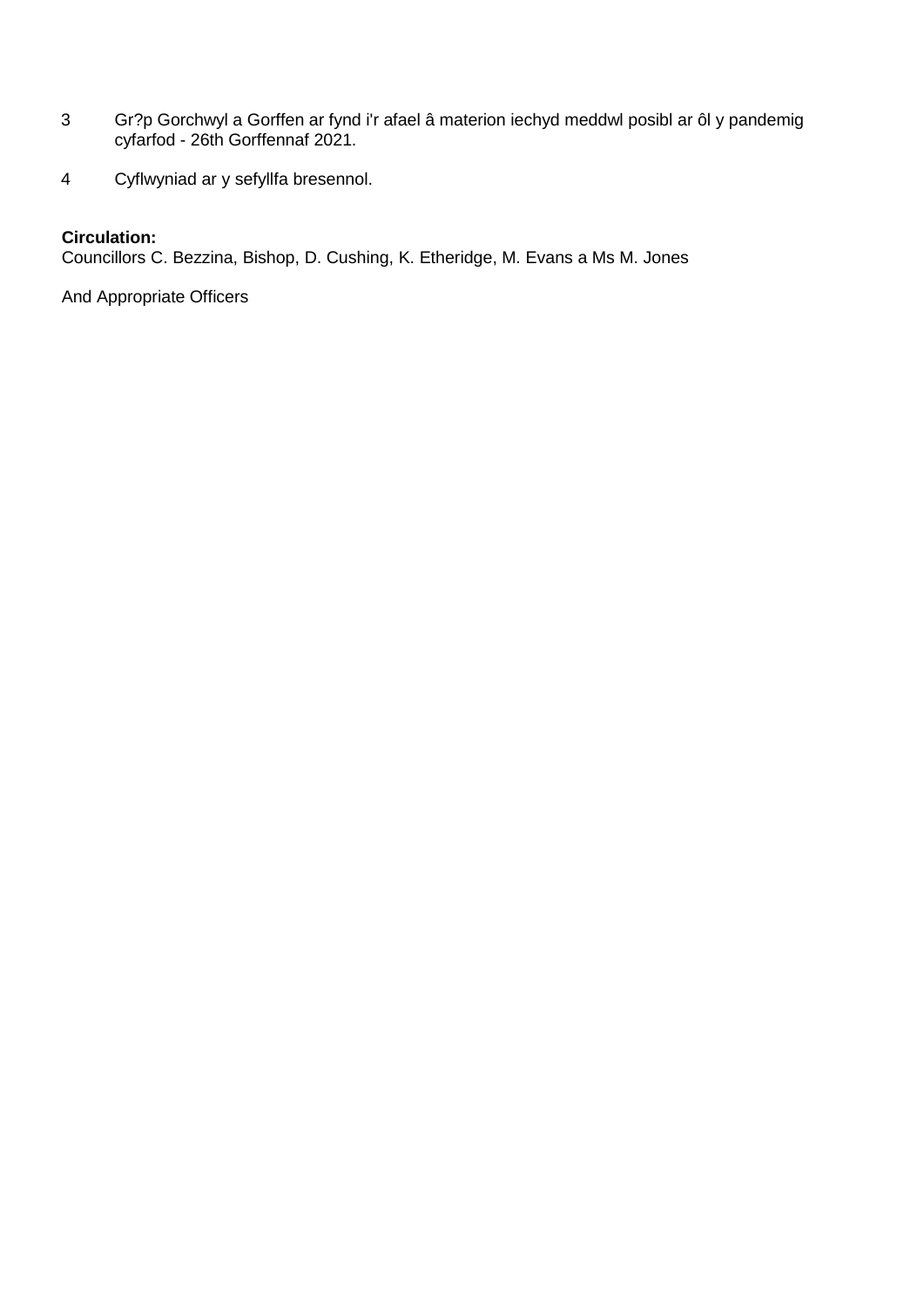

# **TASK AND FINISH GROUP – TACKLING POTENTIAL MENTAL HEALTH ISSUES POST PANDEMIC**

# **MINUTES OF THE DIGITAL MEETING HELD VIA MICROSOFT TEAMS ON MONDAY 26 TH JULY 2021 AT 6.30 P.M.**

PRESENT:

Councillor C. Bezzina - Chair

Councillors:

D. Cushing, K. Etheridge and M. Evans

Also Present:

Co-opted Member: Mrs M. Jones (Parent Network) – Vice Chair

Together with:

M. Jacques (Scrutiny Officer).

#### **1. APOLOGIES FOR ABSENCE**

Apologies for absence were received from Councillor C. Bishop.

#### **2. DECLARATIONS OF INTEREST**

There were no declarations of interest received at the commencement or during the course of the meeting.

#### **3. TO APPOINT A CHAIR AND VICE CHAIR FOR THE ENSUING YEAR**

Nominations for Chair were received for Cllr Bezzina and Cllr Etheridge. One Member also commented on the importance of having an independent voice and asked if Mrs M. Jones would consider taking the position of Vice-Chair. Another Member suggested that both nominations for Chair gave supporting statements on why they would be a suitable appointment and this suggestion was supported by the group. Cllr Etheridge outlined his EITEM AF YT AGENTAL<br>
FACKLING POTENTIAL MENTAL<br>
HELD VIA MICROSOFT TEAMS ON MONDAY<br>
2021 AT 6.30 P.M.<br>
RESENT:<br>
C. Bezzina - Chair<br>
C. Bezzina - Chair<br>
C. Bezzina - Chair<br>
So Present:<br>
Etheridge and M. Evans<br>
so Present:<br>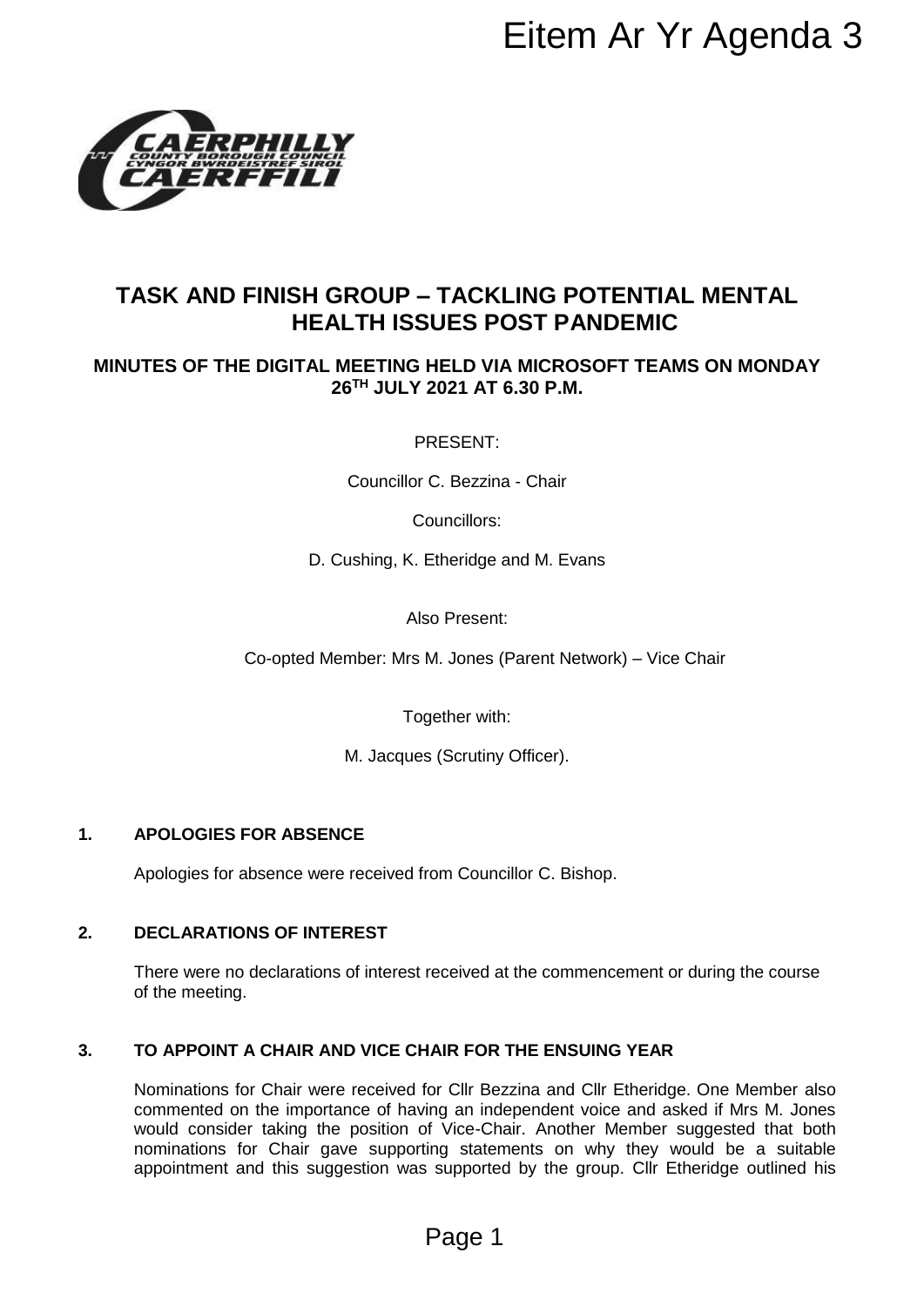experience for the role but explained how his position as Leader of the Independent Group ahead of Council Elections next year prohibited him from giving the role of Chair the time it deserved, and he therefore chose to withdraw his nomination. Cllr Bezzina highlighted her personal and professional experience for the role and was unanimously supported by the group. The nomination for Vice-Chair was accepted by Mrs M. Jones and she was also unanimously endorsed by the group.

## **4. TERMS OF REFERENCE AND METHODOLOGY FOR REVIEW**

The Chair drew the group's attention to the draft scoping document which had been circulated prior to the meeting. The draft terms of reference were accepted by the group and the Chair highlighted her aim of having the final report discussed by full Council. The Scrutiny Officer advised that ultimately the group's report would be considered by the Social Services Scrutiny Committee and Cabinet before proceeding to Council.

One Member highlighted the challenge of completing the suggested programme of meetings and drafting a final report before next year's Council's elections. The Scrutiny Officer advised that Task and Finish inquiries tried not to be prescriptive in terms of the duration of the review, but it was generally agreed to be mindful of the possibility of personnel changes after the election. The Chair outlined her view that the aim should be to complete the process before the elections next year.

One Member made a general point about what the group hoped to achieve. He highlighted to the group that he would like the focus to be on prevention and awareness. The Chair agreed and outlined that in the future all Members should receive mental health awareness training and that a key issue should to recognise the signs. It was agreed that communication was also key in terms of signposting people to the services and help available. It was suggested that a portfolio be developed by the Council which residents could download from the website.

One Member highlighted the importance of determining when low levels of well-being progress to serious mental health issues. The Member highlighted how the Parent Network were developing Well-being Champions who would be community-based. The Chair suggested that encouraging volunteers to become Mental Health Champions who would signpost people to services available could be explored during the review.

One Member highlighted the significance of Mental Health First-Aid training and the indicators to recognise such as sleeping patterns. It was suggested that early intervention measures could be explored with representatives from the Aneurin Bevan University Health Board at a future meeting.

The Scrutiny Officer suggested that a Social Services officer with a background in mental health should be approached to join future meetings in an advisory role. Also, that the first meeting after recess should explain how mental health services are administered within the County Borough. These suggestions were unanimously supported by the group.

One Member wished to know if there was a different process in place for children and young people.

Another Member suggested that the Mental Health Champion should be invited to a meeting so that they could give the group an update on the work which had taken place. The Chair welcomed this suggestion and outlined how she had spoken to the Deputy Leader about securing their involvement.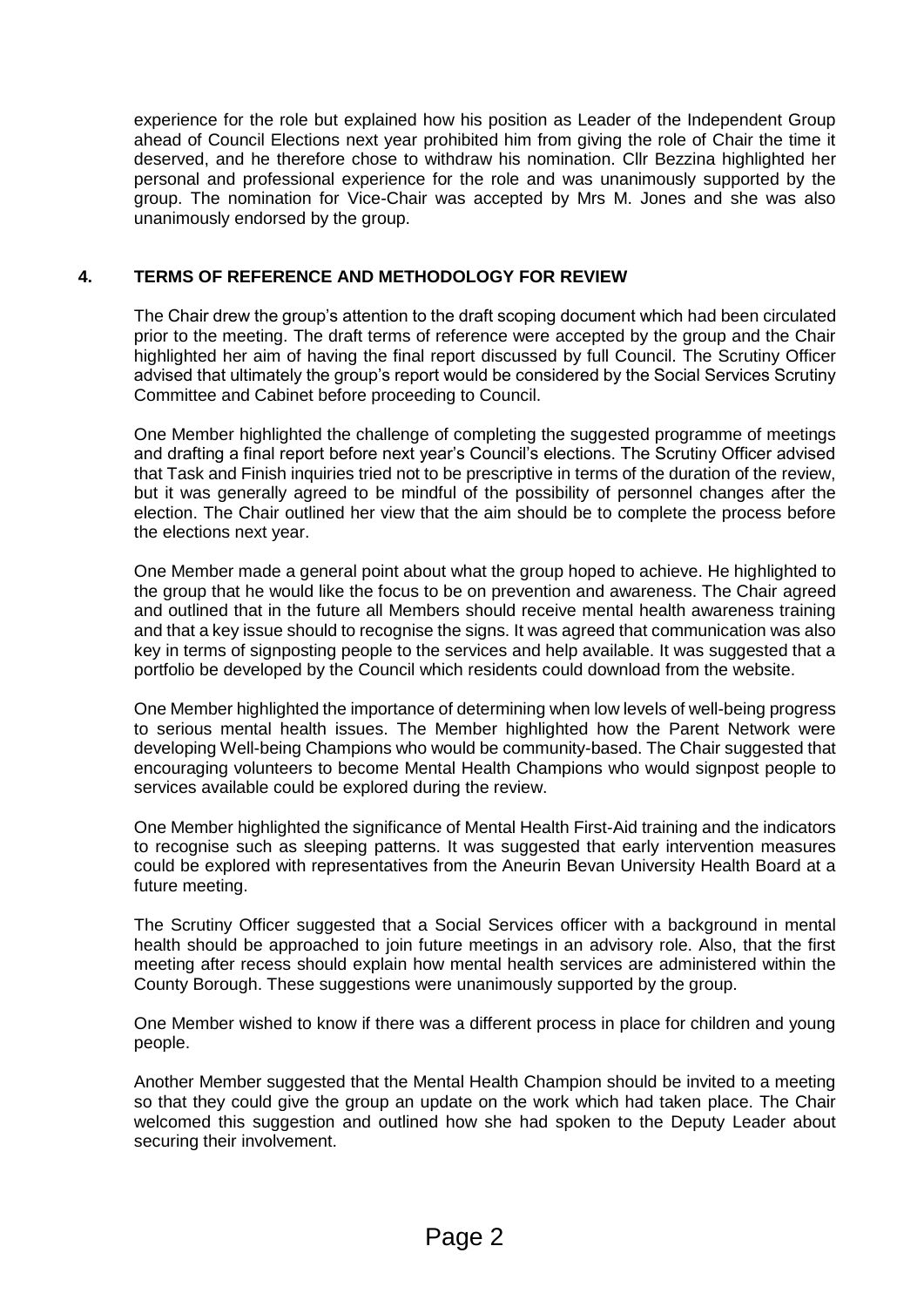One Member outlined how the Parent Network had been involved with publishing a book designed to help children cope with grief, she also commented on the support available to adult men involved in cases administered by Social Services.

There was unanimous approval for the draft Terms of Reference and the Scrutiny Officer assured Members that this could be tweaked and added to as the process developed. The Scrutiny Officer advised that he would circulate a potential date for the next meeting after liaising with colleagues in Social Services. It was also unanimously agreed that Cllr Shayne Cook, as Cabinet Member for Social Services, should be invited to attend future meetings as an observer.

In thanking Members and Officers for their contributions, the Chair closed the meeting at 7.15 p.m.

Approved as a correct record and subject to any amendments or corrections agreed and recorded in the minutes of the meeting held on 2021, they were signed by the Chair.

> \_\_\_\_\_\_\_\_\_\_\_\_\_\_\_\_\_\_\_\_\_\_ CHAIR